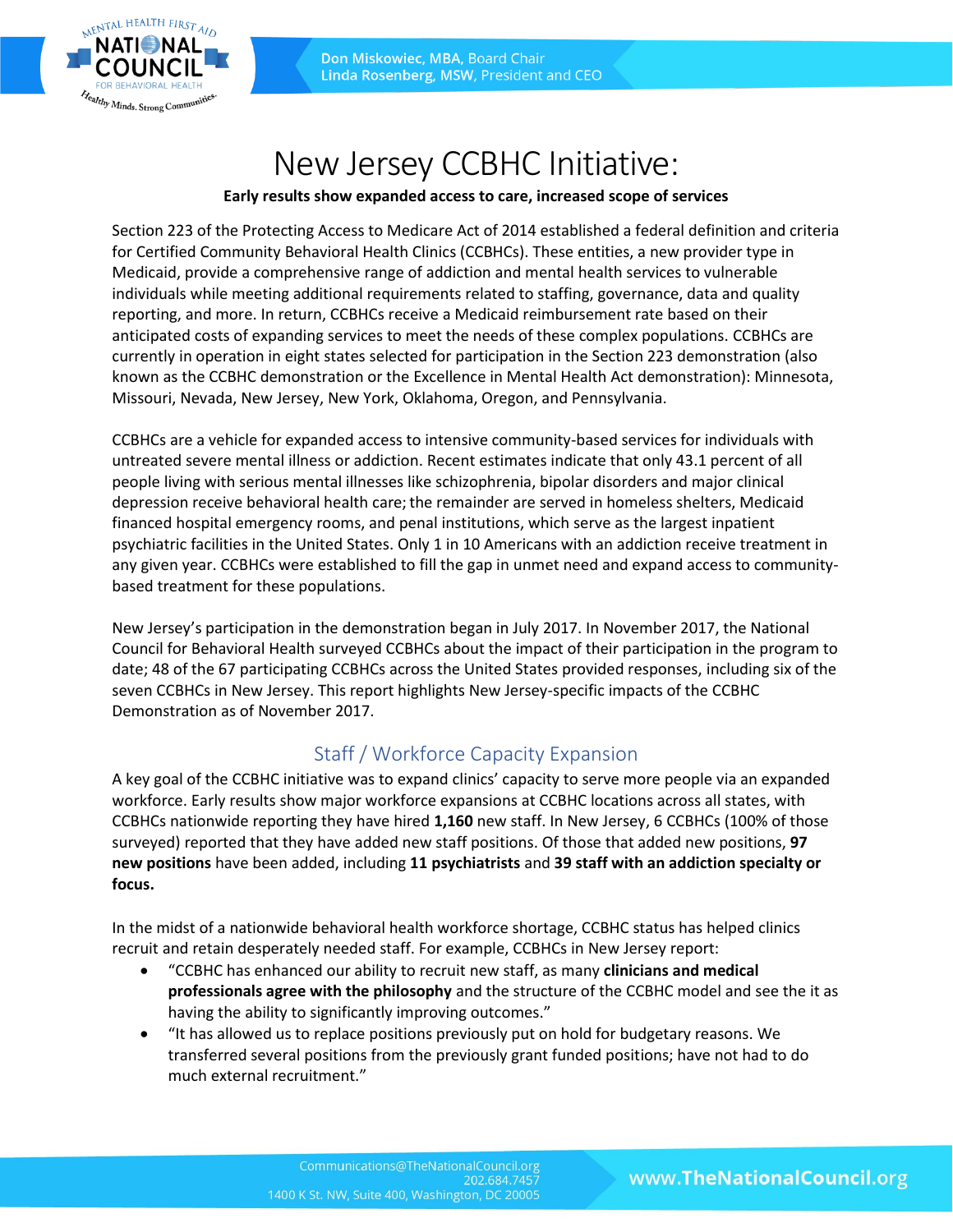

# Ability to Serve New/Additional Patients as a CCBHC

**Nine** CCBHCs (**90% of those surveyed**) reported that they have seen an increase in the number of patients served. These nine CCBHCs reported that the majority of their new clients had not previously been enrolled in treatment despite having a mental health or substance use need, an indicator of these organizations' ability to expand access to care in their communities.

# Opioid Treatment Expansion

In response to the recent surge in opioid addiction and opioid-related deaths, addiction treatment is a core component of CCBHCs' required service array, and the CCBHC payment rate has supported clinics in expanding the scope of addiction care they provide. In many states, individuals with opioid addiction are a target population for the CCBHC demonstration. In New Jersey, since the launch date of the demonstration, clinics have reported implementing the following activities to expand their patients' access to opioid treatment:



Among the ways CCBHC status has supported New Jersey clinics' ability to provide opioid treatment, prevention or recovery support are:

- "The CCBHC has **expedited our ability to obtain licensure for ambulatory detox services** and has provided the opportunity for us to collaborate more closely with hospital partners and opioid overdose recovery programs creating a horizontally integrated community treatment system."
- "Allowed us to work with local Police, providing case management and working with local ER to engage people who have been "reversed" with Narcan into treatment."
- "We **offer a wider range of treatment**, options, hired more, better qualified staff to provide addictions services, and created new protocols to rapidly respond to need."
- "We are now **licensed for Ambulatory Withdrawal Management**. We will be hiring peer specialists specifically for that program. We are moving towards having a specific service line for Addictions, which is a result of CCBHC expansion into substance use disorder treatment."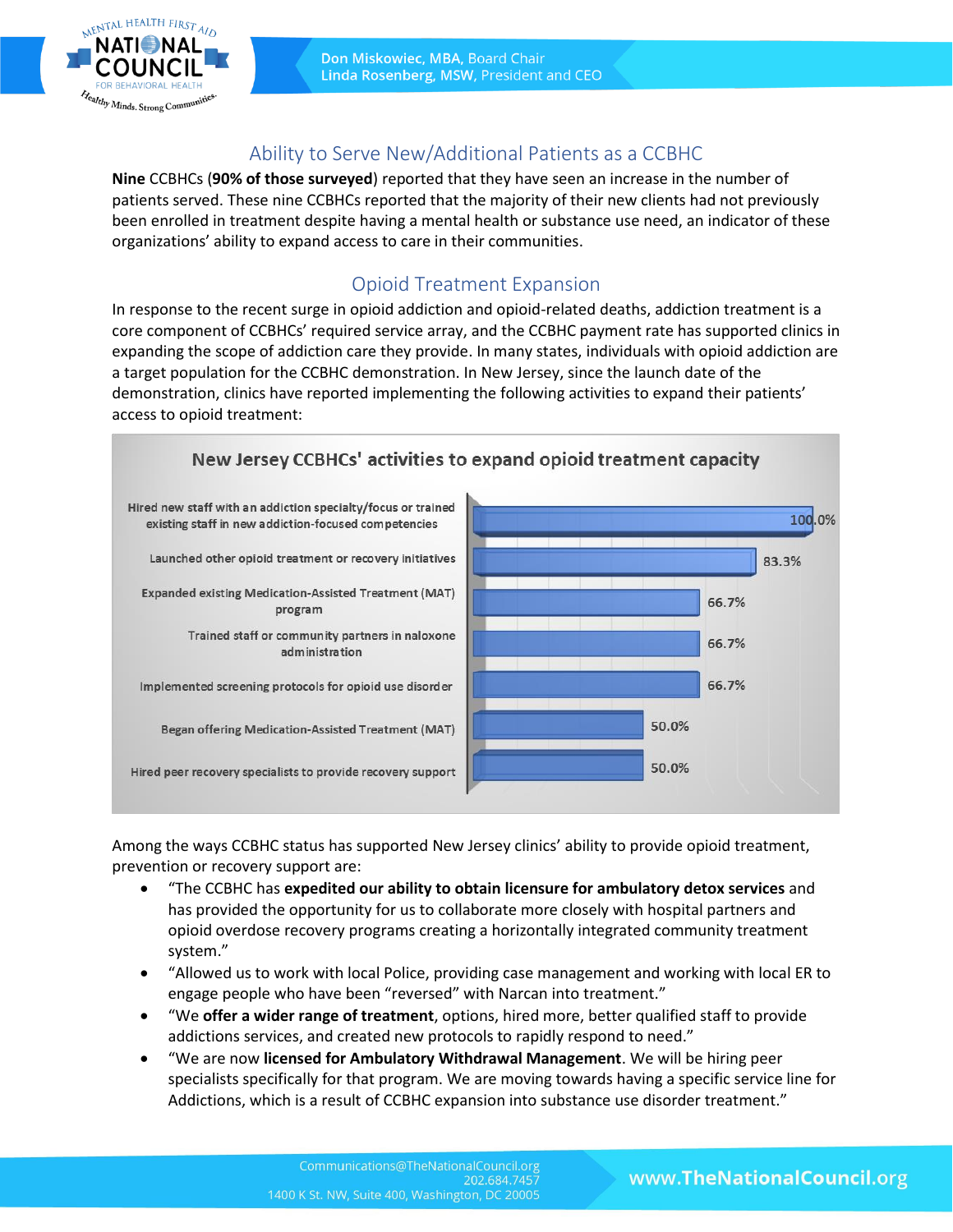

Don Miskowiec, MBA, Board Chair Linda Rosenberg, MSW, President and CEO

# Expansion of Services, Technology, Other Innovations

The CCBHC demonstration was designed to support clinics in expanding service delivery and bringing the latest evidence-based practices and technologies to bear on improving the quality and scope of care. Many of these activities have not been reimbursable under previous funding streams, making it impossible for organizations to implement the latest treatment innovations known to improve outcomes. CCBHCs nationwide report that the new payment rate has enabled them to open new service lines and leverage new technologies to improve care. In New Jersey, these initiatives include:



CCBHCs in New Jersey report that the demonstration has expanded their ability to provide innovative treatment in the following ways:

- "CCBHC has **expanded our reach in the community** and provided for much needed care coordination. Through CCBHC, we have been able to increase capacity and become a full data partner with the HIE [health information exchange] and area hospitals."
- "[Prior to the CCBHC demonstration], we had never been able to provide crisis, increased MAT, outpatient case management, tele-psychiatry or increased use of technology because no one paid for it."